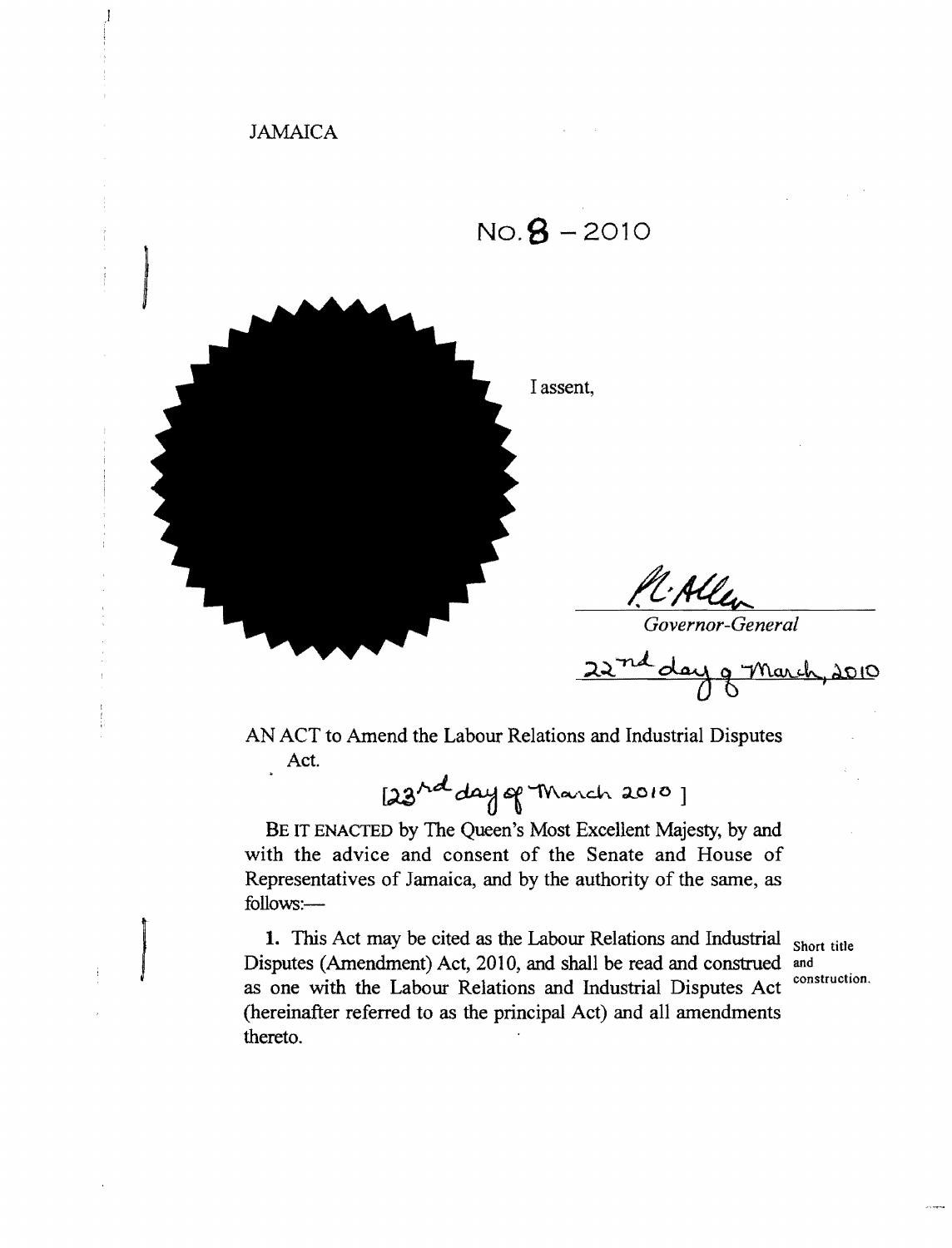## [No. ] *The Labour Relations and Industrial Disputes (Amendment) Act. 2010*

Amendment of section 2 of principal Act.

2. Section 2 of the principal Act is amended

--\_.\_--------\_.....\_\_..- ....\_.\_.

(a) by deleting the definition of "industrial dispute" and substituting therefor the following-

> " "industrial dispute" means a dispute between one or more employers or organizations representing employers and one or more workers or organizations representing workers, and

- (a) in the case of workers who are members of any trade union having bargaining rights, being a dispute relating wholly or partly to
	- (i) terms and conditions of employment, or the physical conditions in which any workers are required to work;
	- (ii) engagement or non-engagement, or termination or suspension of employment, of one or more workers;
	- (iii) allocation of work as between workers or groups of workers;
	- (iv) any matter affecting the privileges, rights and duties of any employer or organization representing employers or of any worker or organization representing workers; or
	- (v) any matter relating to bargaining rights on behalf of any worker;
- (b) in the case of workers who are not members of any trade union having bargaining rights, being a dispute relating wholly to one or more of the following:
	- (1) the physical conditions in which any such worker is required to work;

2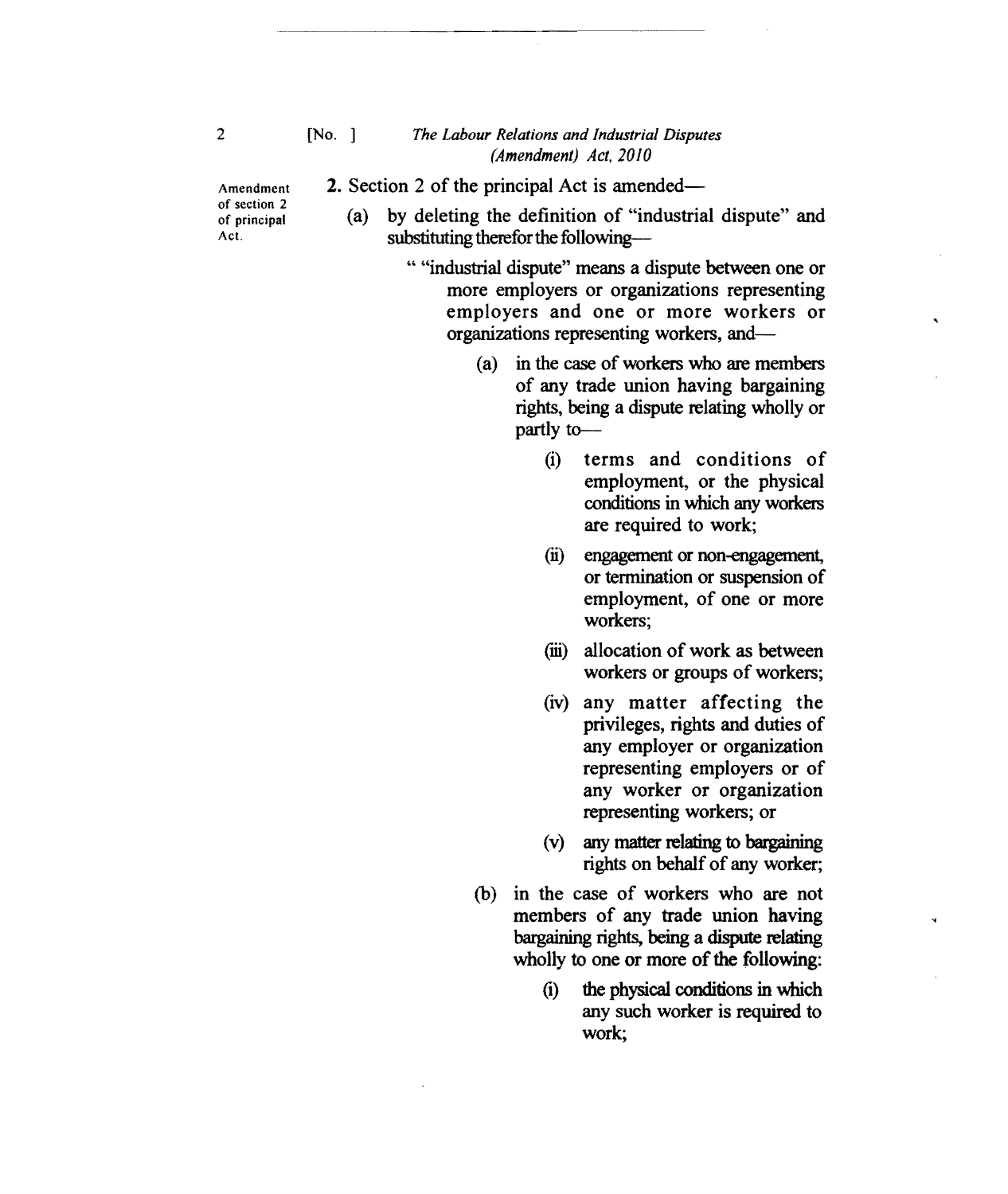## *The Labour Relations and Industrial Disputes* [No. ] 3 *(Amendment) Act, 2010*

- (ii) the termination or suspension of employment of any such worker; or
- (iii) any matter affecting the rights and duties of any employer or organization representing employers or of any worker or organization representing workers;".
- 3. Section 11A of the principal Act is amended—

(a) in subsection (1), by deleting the words "and should be  $\frac{1}{4}$  in  $\frac{1}{4}$  of settled expeditiously";

Amendment of section principal Act.

(b) by inserting the following as subsection  $(3)$ —

" (3) Nothing in this section shall be construed as requiring that it be shown, in relation to any industrial dispute in question, that

- (a) any industrial action has been, or is likely to be, taken in contemplation or furtherance of the dispute; or
- (b) any worker who is a party to the dispute is a member of a trade union having bargaining rights.".

4. Section 28(1) of the principal Act is amended by deleting Amendment the words "and Fifth Schedules" and substituting therefor the words ", Second or Fifth Schedule".

5. The Second Schedule to the principal Act is amended in Amendment paragraph  $1(1)(a)$  by inserting next after the words "a chairman and" the words "not less than".

of section 28 of principal Act.

Schedule to principal Act.

 $\sim$  . <br> .